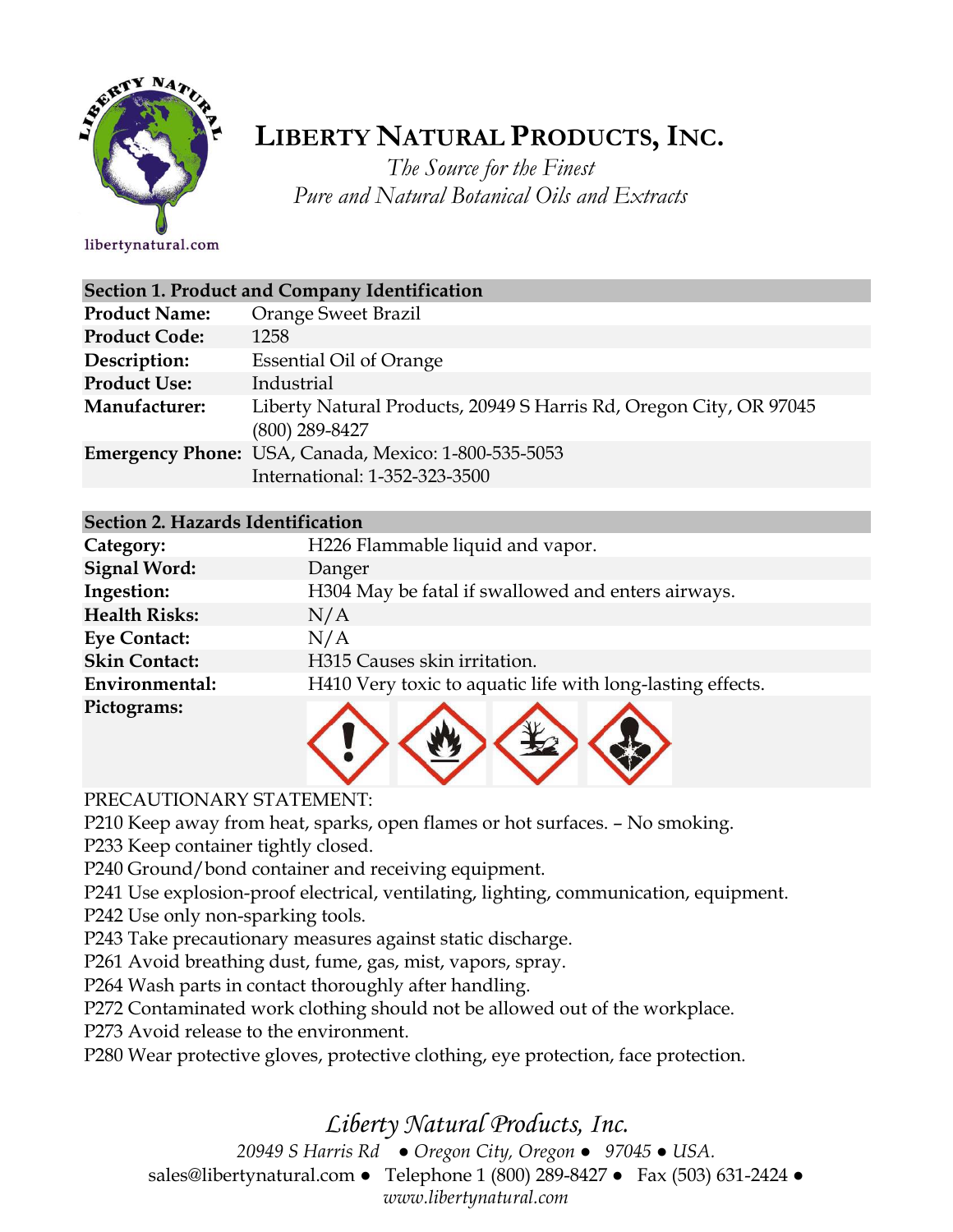| Section 3. Composition and Information on Ingredients |                         |
|-------------------------------------------------------|-------------------------|
| <b>Chemical Name:</b>                                 | Citrus Aurantium Dulcis |
| <b>Physical State:</b>                                | Liquid.                 |
| $CAS$ #:                                              | 8008-57-9               |
| Impurities:                                           | None.                   |
| <b>Trade Secret Claim:</b>                            | None.                   |

| <b>Section 4. First Aid Measures</b> |                                                                                                  |  |
|--------------------------------------|--------------------------------------------------------------------------------------------------|--|
| Eyes:                                | Immediately flush with plenty of water for up to 15 minutes.                                     |  |
|                                      | Remove any contact lenses and open eyes wide apart. Get medical<br>attention.                    |  |
| <b>Skin Contact:</b>                 | Remove contaminated clothing immediately and wash skin with                                      |  |
|                                      | soap and water. Get medical attention.                                                           |  |
| Inhalation:                          | Move to fresh air and keep at rest. Get medical attention.                                       |  |
| <b>Ingestion in excess:</b>          | Get medical attention. Rinse mouth thoroughly. Do not induce<br>vomiting. Drink plenty of water. |  |
| <b>Emergency Care:</b>               | Contact local emergency provider. For non-emergency, contact<br>primary care provider.           |  |
| PPE:                                 | Gloves, lab coat or uniform, safety glasses, eyewash, safety shower.                             |  |

| <b>Section 5. Fire-Fighting Measures</b>     |                                                                                                                                                                                                                              |
|----------------------------------------------|------------------------------------------------------------------------------------------------------------------------------------------------------------------------------------------------------------------------------|
| Flammability:                                | Flammable.                                                                                                                                                                                                                   |
| <b>Extinguishing Media:</b>                  | SUITABLE: CO <sub>2</sub> , sand, extinguishing powder.<br>NON SUITABLE: Water.                                                                                                                                              |
| <b>Special Fire-Fighting Procedure:</b>      | SCBA recommended. Smother to exclude air. Do not<br>use water. Handle as an oil fire. Thermal<br>decomposition or combustion may liberate carbon<br>oxides and other toxic gases or vapors.                                  |
| <b>Unusual Fire and Explosion Hazards:</b>   | Essential and vegetable oils have the potential to self -<br>heat and contribute to spontaneous combustion when<br>present on fabrics. Caution should be exercised in the<br>storage and launder of fabrics exposed to oils. |
| <b>PPE</b> and Precautions for Firefighters: | Firemen must wear self-contained breathing<br>apparatus.                                                                                                                                                                     |

| <b>Section 6. Accidental Release Measures</b> |                                                                                                                                                                                         |
|-----------------------------------------------|-----------------------------------------------------------------------------------------------------------------------------------------------------------------------------------------|
| <b>Personal Precautions:</b>                  | Wear protective equipment. Keep unprotected persons<br>away. Keep away from ignition sources.                                                                                           |
| <b>Environmental Precautions:</b>             | Do not dispose in sewer or in any natural environment.                                                                                                                                  |
| Containment:                                  | Absorb with clay, sand, or other non-combustible material.<br>Prevent entry into waterways, sewers, and confined areas.                                                                 |
| Clean Up:                                     | Disposal must be made according to official regulations. In<br>case of copious pouring out, absorb the liquid with sand soil<br>or other adequate material. Clean the contaminated area |

*Liberty Natural Products, Inc. 20949 S Harris Rd ● Oregon City, Oregon ● 97045 ● USA.*  sales@libertynatural.com *●* Telephone 1 (800) 289-8427 ● Fax (503) 631-2424 *● www.libertynatural.com*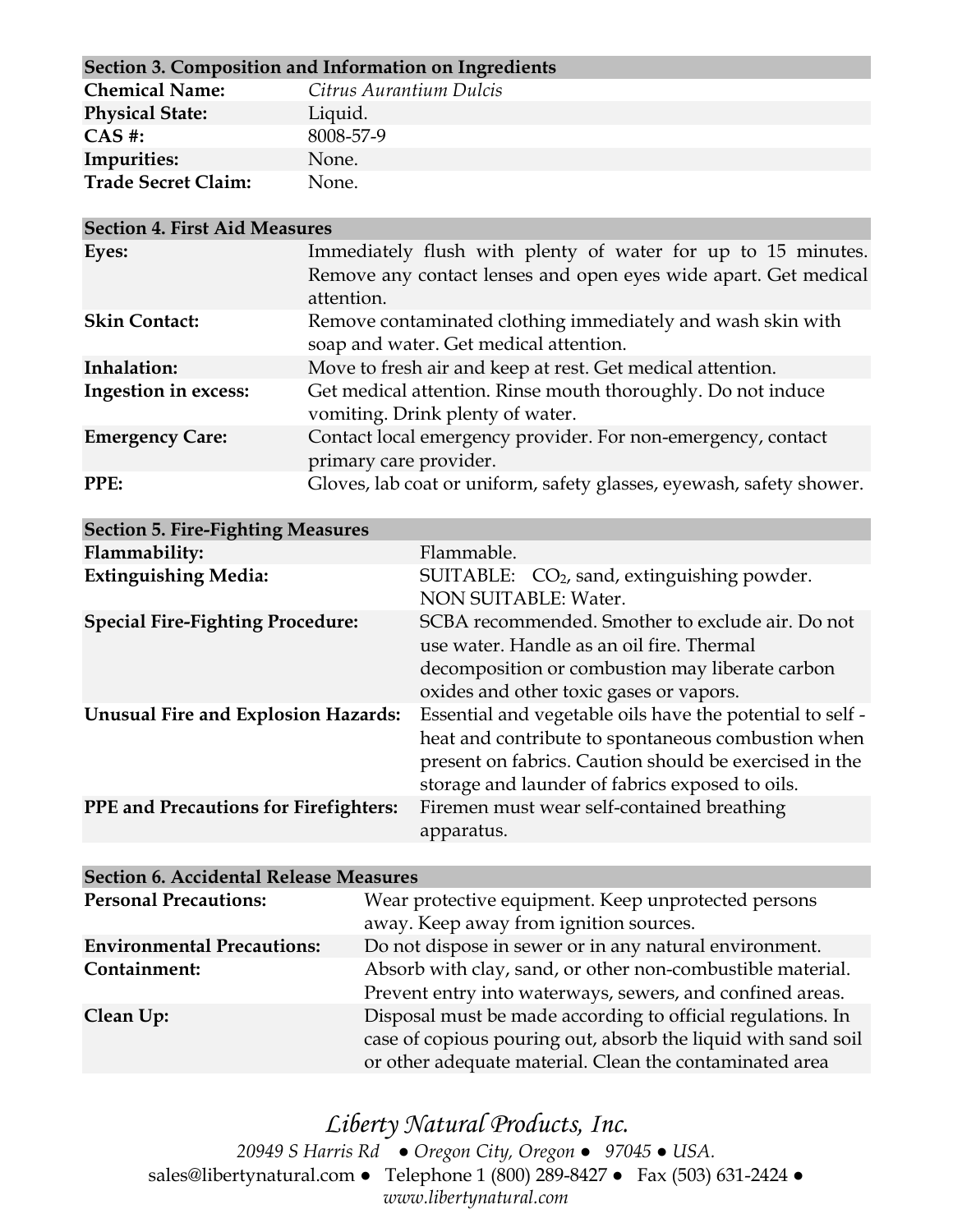|                                                         | with detergent and water. If the product arrives to the sewer<br>system, advise the firemen immediately.                                                                |
|---------------------------------------------------------|-------------------------------------------------------------------------------------------------------------------------------------------------------------------------|
|                                                         |                                                                                                                                                                         |
| <b>Section 7. Handling and Storage</b>                  |                                                                                                                                                                         |
| <b>Handling Precautions:</b>                            | Avoid spilling, skin and eye contact. Keep away from heat,<br>open flame and direct sunlight. Ensure good<br>ventilation/exhaustion at the workplace. Handle with care. |
| <b>Storage Precautions:</b>                             | Store in sealed container, Keep away from sources of<br>ignition - No smoking. Take measures to prevent the<br>buildup of electrostatic charge.                         |
| Other:                                                  | See Section 8                                                                                                                                                           |
| <b>Section 8. Exposure Controls/Personal Protection</b> |                                                                                                                                                                         |
| <b>Engineering Controls:</b>                            | Handle in accordance with good industrial hygiene and<br>safety practice. Wash hands before breaks and at the end of<br>workday                                         |
| <b>Respiratory Protection:</b>                          | No specific recommendation made, but respiratory<br>protection may still be required under exceptional<br>circumstances when excessive air contamination exists.        |
| <b>Hand Protection:</b>                                 | Use suitable protective gloves if risk of skin contact.                                                                                                                 |
| <b>Eye Protection:</b>                                  | Wear approved safety goggles. Eyewash bottle with clean<br>water.                                                                                                       |
| <b>Skin and Body Protection:</b>                        | Wear apron or protective clothing in case of contact.                                                                                                                   |
| Ingestion:                                              | Do not eat, drink and smoke while using.                                                                                                                                |
| <b>Industrial Hygiene:</b>                              | Provide ventilation of the work place to reduce<br>concentrations of the vapor and product.                                                                             |
| <b>OSHA Permissible Exposure Limits (PELs):</b>         | N/A                                                                                                                                                                     |
| <b>ACGIH Threshold Limit Values:</b>                    | N/A                                                                                                                                                                     |
| Soction 9 Physical and Chamical Properties              |                                                                                                                                                                         |

| Section 9. I hysical and Chemical I roperties |                                     |  |
|-----------------------------------------------|-------------------------------------|--|
| Appearance:                                   | Yellow to deep orange clear liquid. |  |
| Upper/Lower Flammability:                     | N/A                                 |  |
| Odor:                                         | Citrusy, fruity, orange             |  |
| <b>Vapor Pressure:</b>                        | $0.9$ mm Hg at $20^{\circ}$ C       |  |
| <b>Odor Threshold:</b>                        | N/A                                 |  |
| <b>Vapor Density:</b>                         | N/A                                 |  |
| $pH$ :                                        | N/A                                 |  |
| <b>Relative Density:</b>                      | 0.838 to 0.848 at 20 $^{\circ}$ C   |  |
| <b>Melting Point:</b>                         | N/A                                 |  |
| <b>Freezing Point:</b>                        | N/A                                 |  |
| Solubility:                                   | Insoluble                           |  |
| Initial Boiling Point and Boiling Range: N/A  |                                     |  |
| <b>Flash Point:</b>                           | 114.8°F / $46^{\circ}$ C            |  |
| <b>Evaporation Rate:</b>                      | N/A                                 |  |

*Liberty Natural Products, Inc. 20949 S Harris Rd ● Oregon City, Oregon ● 97045 ● USA.*  sales@libertynatural.com *●* Telephone 1 (800) 289-8427 ● Fax (503) 631-2424 *● www.libertynatural.com*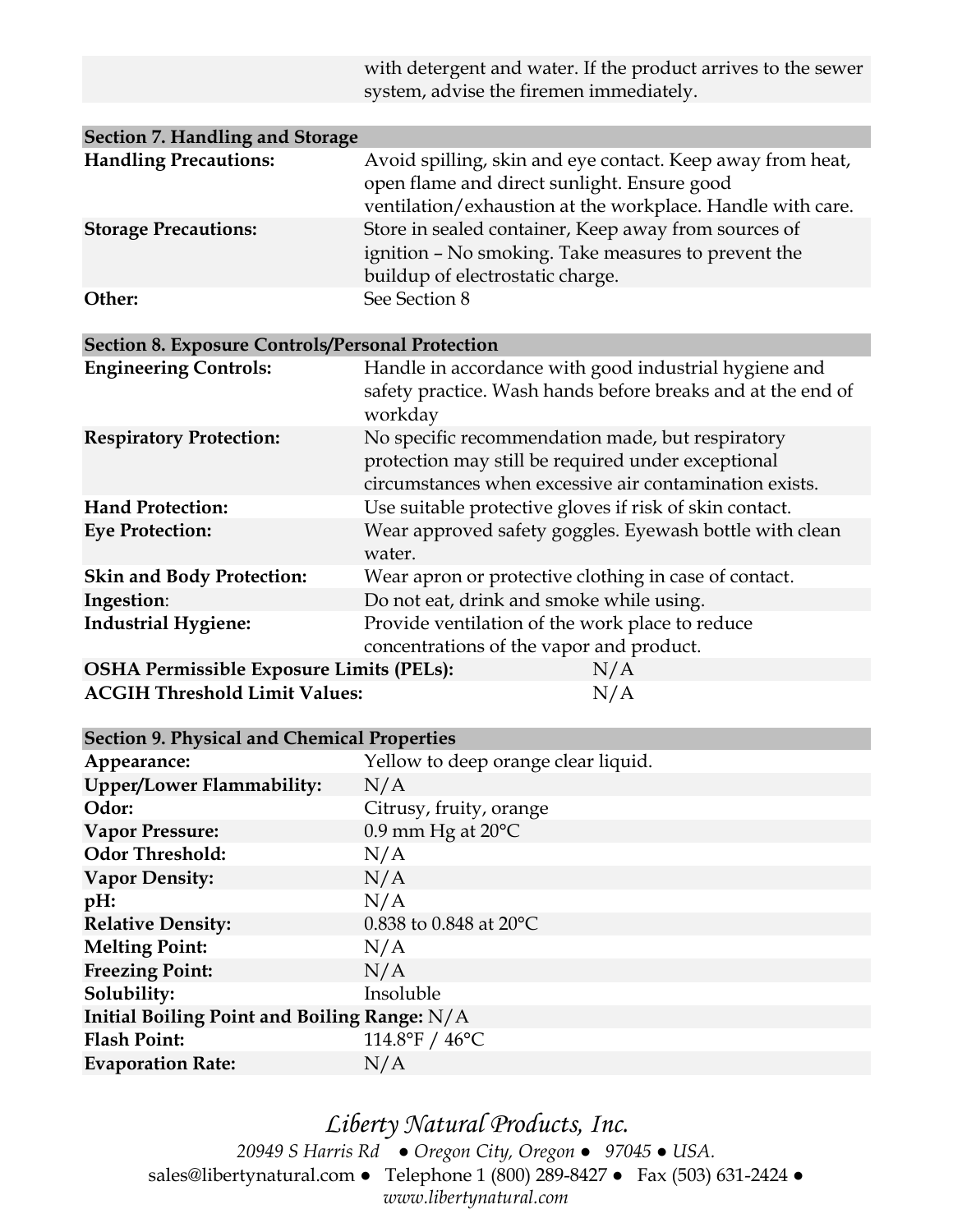| <b>Flammability Category:</b>     | N/A |
|-----------------------------------|-----|
| <b>Partition Coefficient:</b>     | N/A |
| <b>Auto-ignition Temperature:</b> | N/A |
| <b>Decomposition Temperature:</b> | N/A |
| Viscosity:                        | N/A |
| <b>Specific Gravity:</b>          | N/A |

| Section 10. Stability and Reactivity |                                                            |
|--------------------------------------|------------------------------------------------------------|
| Stability:                           | Stable under normal circumstances. Avoid heat and ignition |
|                                      | sources.                                                   |
| Avoid:                               | Heat, flames, sparks and strong oxidizing agents.          |
| Incompatibility:                     | Strongly oxidizing and reducing agents.                    |
| <b>Hazardous Byproducts:</b>         | None in normal conditions                                  |
| Other:                               | None.                                                      |

| <b>Section 11. Toxicological Information</b> |                                                                                                                                               |
|----------------------------------------------|-----------------------------------------------------------------------------------------------------------------------------------------------|
| <b>Toxicological and Health Effects:</b>     | Can be noxious.                                                                                                                               |
| <b>Likely Routes of Exposure:</b>            | Eyes, nose, mouth, skin.                                                                                                                      |
| <b>Signs and Symptoms of Exposure:</b>       | See Section 2. Hazards Identification.                                                                                                        |
| LD50 (median lethal dose):                   | 5000 mg/kg (rat, oral)<br>5000 mg/kg (rabbit, dermal)                                                                                         |
| <b>Listed NTP Carcinogen:</b>                | No component of this product present at levels<br>greater than or equal to 0.1% is identified as a<br>known or anticipated carcinogen by NTP. |
| <b>INGESTION:</b>                            | N/A                                                                                                                                           |
|                                              |                                                                                                                                               |
| <b>Section 12. Ecological Information</b>    |                                                                                                                                               |
| <b>TOXICITY:</b>                             | Dangerous for the environment: May cause<br>long-term adverse effects in the aquatic<br>environment.                                          |
| PERSISTENCE / DEGRADABILITY:                 | No information available.                                                                                                                     |
| <b>BIOACCUMULATION POTENTIAL:</b>            | May cause long lasting harmful effects to<br>aquatic life.                                                                                    |
| <b>RESULTS OF PBT AND vPvB</b>               |                                                                                                                                               |
| <b>ASSESSMENT:</b>                           | No information available.                                                                                                                     |
| <b>MOBILITY IN SOIL:</b>                     | No information available.                                                                                                                     |
| <b>OTHER ADVERSE EFFECTS:</b>                | Not known.                                                                                                                                    |
|                                              |                                                                                                                                               |
| <b>Section 13. Disposal Considerations</b>   |                                                                                                                                               |
| <b>Disposal Containers:</b><br>$th$ $\alpha$ | Vapors may collect in empty containers. Rinse or evaporate                                                                                    |

thoroughly. **Waste Disposal:** Waste is suitable for incineration. Dispose of waste and residues in accordance with local authority requirements.

## *Liberty Natural Products, Inc.*

*20949 S Harris Rd ● Oregon City, Oregon ● 97045 ● USA.*  sales@libertynatural.com *●* Telephone 1 (800) 289-8427 ● Fax (503) 631-2424 *● www.libertynatural.com*